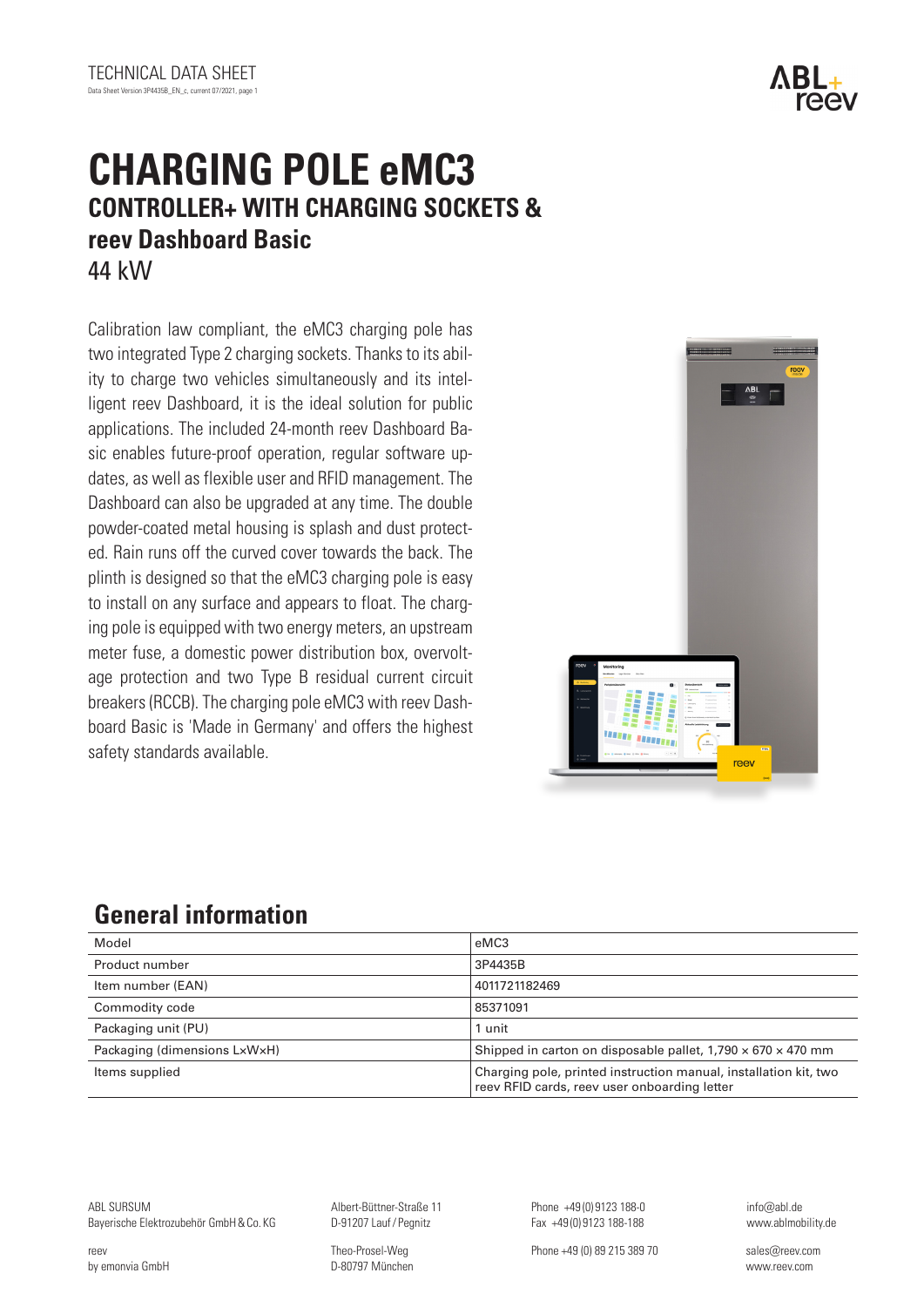# **Input/mains supply**

| External power supply | for supply cable sizes up to $5 \times 70$ mm <sup>2</sup> , AL/CU |
|-----------------------|--------------------------------------------------------------------|
| Rated voltage         | 230/400 V                                                          |
| Rated current         | 63 A                                                               |
| Rated frequency       | 50 Hz                                                              |
| Upstream fuse         | 63 A                                                               |
| Terminal blocks       | Direct connection to high-current terminal blocks                  |

# **Output/vehicle connection**

| Connection system per charge point        | Lockable Type 2 charging socket, 32 A, in acc. with IEC62196-2,<br>automatic unlocking in case of grid connection loss |
|-------------------------------------------|------------------------------------------------------------------------------------------------------------------------|
| Output voltage per charge point           | 230/400 V                                                                                                              |
| Maximum charging current per charge point | 32 A                                                                                                                   |
| Maximum charging output per charge point  | 22 kW                                                                                                                  |
| Load management                           | <b>SBC</b>                                                                                                             |

### **Protection/integrated components**

| MCB per charge point                 | 32 A, 4-pole, C characteristic                                                                                               |
|--------------------------------------|------------------------------------------------------------------------------------------------------------------------------|
| RCCB per charge point                | RCCB, Type B, 30 mA                                                                                                          |
| Energy meter per charge point        | <b>MID</b> compliant                                                                                                         |
| Compliance module                    | Logging Gateway (LGW)                                                                                                        |
| Load switching                       | Installation contactor, 4-pole, 40 A                                                                                         |
| Weld detection                       | Contactor welding trips RCD                                                                                                  |
| Overcurrent protection               | Integrated into firmware, disconnection at 105% after 1000 sec-<br>onds, at 110% after 100 seconds, at 120% after 10 seconds |
| Temperature monitoring               | internal, charging current reduction or shut down                                                                            |
| Lightning and overvoltage protection | Type $1 + Type 2$ combined arrester                                                                                          |
| Shut down (Standby)                  | all poles                                                                                                                    |

# **Charge monitoring/status indicators**

| Operating status indicator        | LED                                  |
|-----------------------------------|--------------------------------------|
| Access control                    | RFID card, QR code or smartphone app |
| <b>Communication EV</b>           | in acc. with IEC 61851-1 Mode 3      |
| Communication Controller/Extender | <b>RS485</b>                         |
| Backend communication             | LAN, LTE, OCPP 1.6                   |

# **Software/Backend**

| Access control   | Driver and vehicle access rights allocated via RFID cards |
|------------------|-----------------------------------------------------------|
| Software updates | Automatic and free software updates                       |

ABL SURSUM Bayerische Elektrozubehör GmbH&Co. KG Albert-Büttner-Straße 11 D-91207 Lauf/ Pegnitz

Phone +49 (0) 9123 188-0 Fax +49 (0) 9123 188-188

info@abl.de www.ablmobility.de

reev by emonvia GmbH Theo-Prosel-Weg D-80797 München Phone +49 (0) 89 215 389 70 sales@reev.com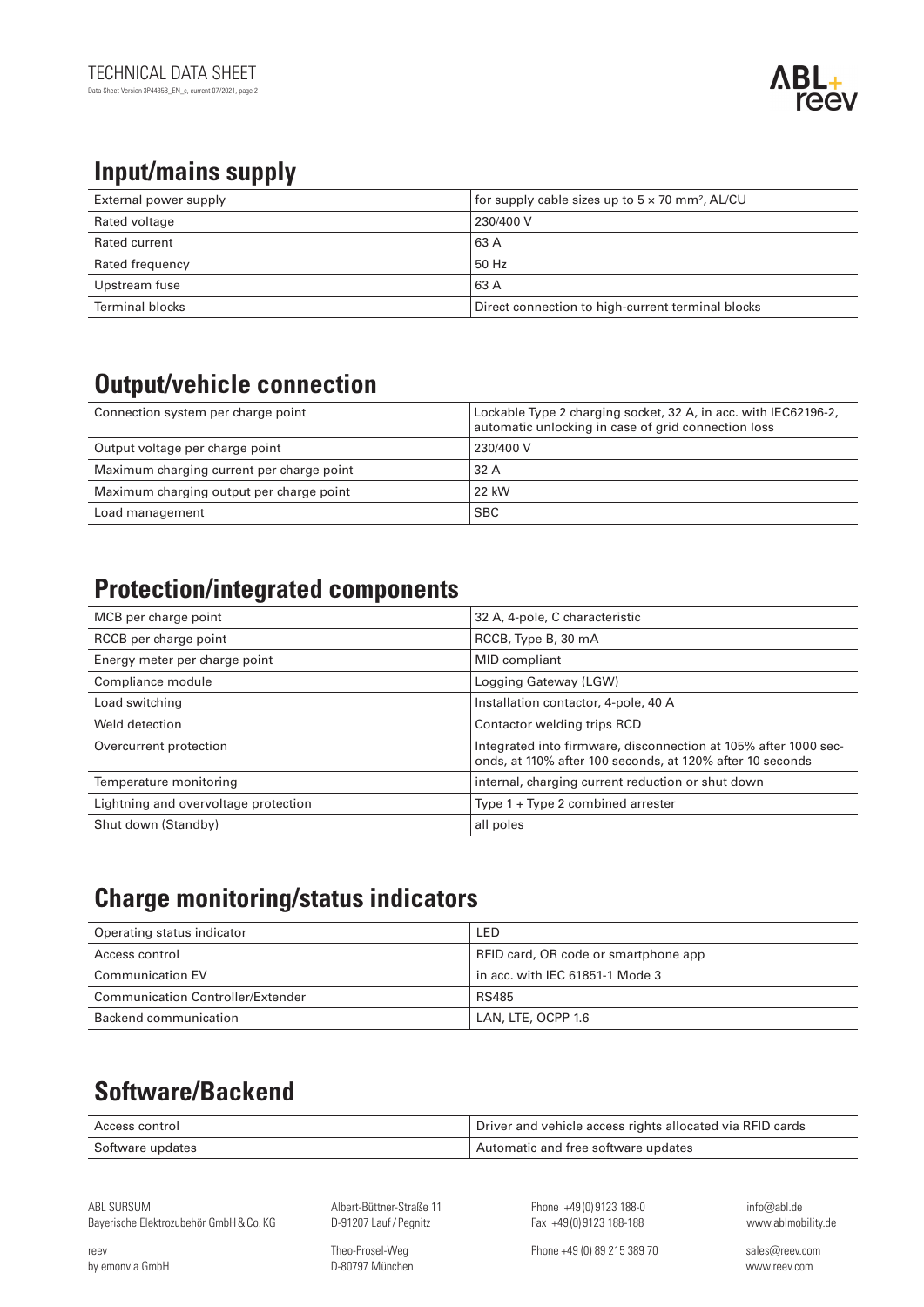

### **Standards/guidelines**

| ີ                           |
|-----------------------------|
| IEC 61851-1                 |
| IEC 61439-7 ACSEV           |
| in acc. with MessEV Modul B |

## **Operating conditions**

| Storage temperature            | $-30$ to $85^{\circ}$ C       |
|--------------------------------|-------------------------------|
| Operating temperature          | -25 to 40 $^{\circ}$ C        |
| Relative humidity              | 5 to 95%, no condensation     |
| Class of protection            |                               |
| Overvoltage category           | Ш                             |
| Degree of pollution            | 3                             |
| Degree of protection (housing) | IP44/IP54 (plugged/unplugged) |
| Impact strength                | <b>IK10</b>                   |
| Maximum elevation              | $\leq$ 2,000 m AMSL           |
| Power dissipation              | 14 W                          |

### **Housing**

| Type                       | Mounting pole                                                                                                                |
|----------------------------|------------------------------------------------------------------------------------------------------------------------------|
| Fixing type                | Screw fixings for installation on prefabricated concrete founda-<br>tion (with or without plinth, both available separately) |
| Material (housing & cover) | Steel                                                                                                                        |
| Housing colour             | Powder coated DB703                                                                                                          |
| Cover colour               | Powder coated DB701                                                                                                          |
| Locking mechanism          | Grip handle, prepared for the installation of a profile cylinder<br>lock                                                     |
| Pole dimensions (HxWxD)    | $1,661 \times 590 \times 220$ mm                                                                                             |
| Weight                     | approx. 90 kg                                                                                                                |

### **Accessories**

| Type 2 charging cable             | LAK32A3, 32 A 240 / 415 V, length approx. 4 m |
|-----------------------------------|-----------------------------------------------|
| Type 2 charging cable             | LAKC222, 20 A 240 / 415 V, length approx. 7 m |
| Type 2 to Type 1 adapter cable    | LAKK2K1, 32 A 230 V, length approx. 4 m       |
| Prefabricated foundation          | <b>EMC9999</b>                                |
| Plinth 160 mm                     | <b>EMC9996</b>                                |
| Plinth 100 mm                     | <b>EMC9994</b>                                |
| Configuration kit                 | <b>CONFCAB</b>                                |
| RFID card                         | E017869, 5 pcs                                |
| Multi-purpose installation tester | <b>TE001</b>                                  |
| Vehicle simulation adapter        | <b>TE002</b>                                  |
| see website at www.ablmobility.de |                                               |
|                                   |                                               |

ABL SURSUM Bayerische Elektrozubehör GmbH&Co. KG

reev by emonvia GmbH Albert-Büttner-Straße 11 D-91207 Lauf/ Pegnitz

Theo-Prosel-Weg D-80797 München Phone +49 (0) 9123 188-0 Fax +49 (0) 9123 188-188

info@abl.de www.ablmobility.de

Phone +49 (0) 89 215 389 70 sales@reev.com